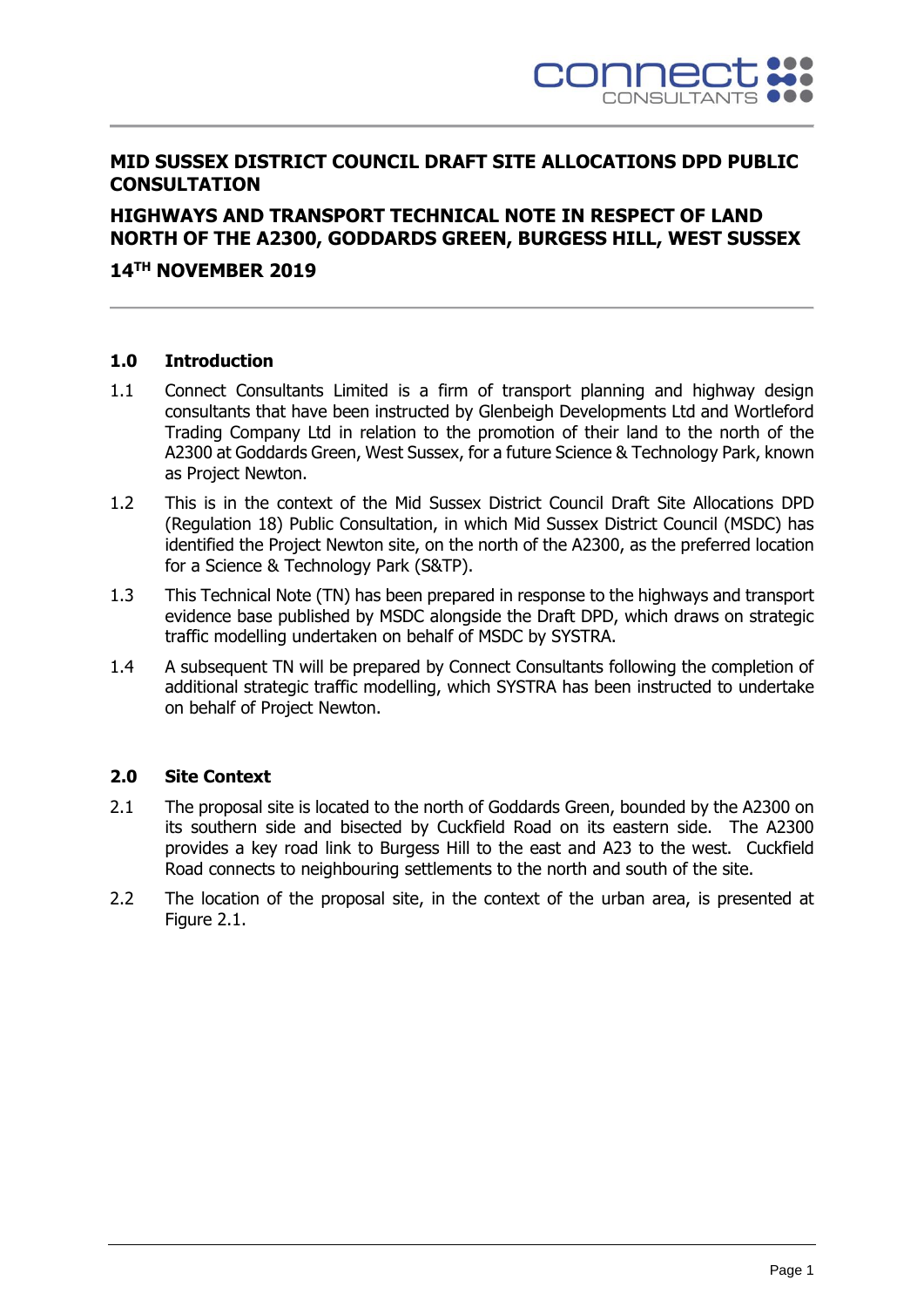





2.3 Figure 2.2 shows the area north and west of Burgess Hill, showing the approximate areas of local major planned/committed developments, along with the proposed A2300 Corridor Improvement Scheme.

Source: Promap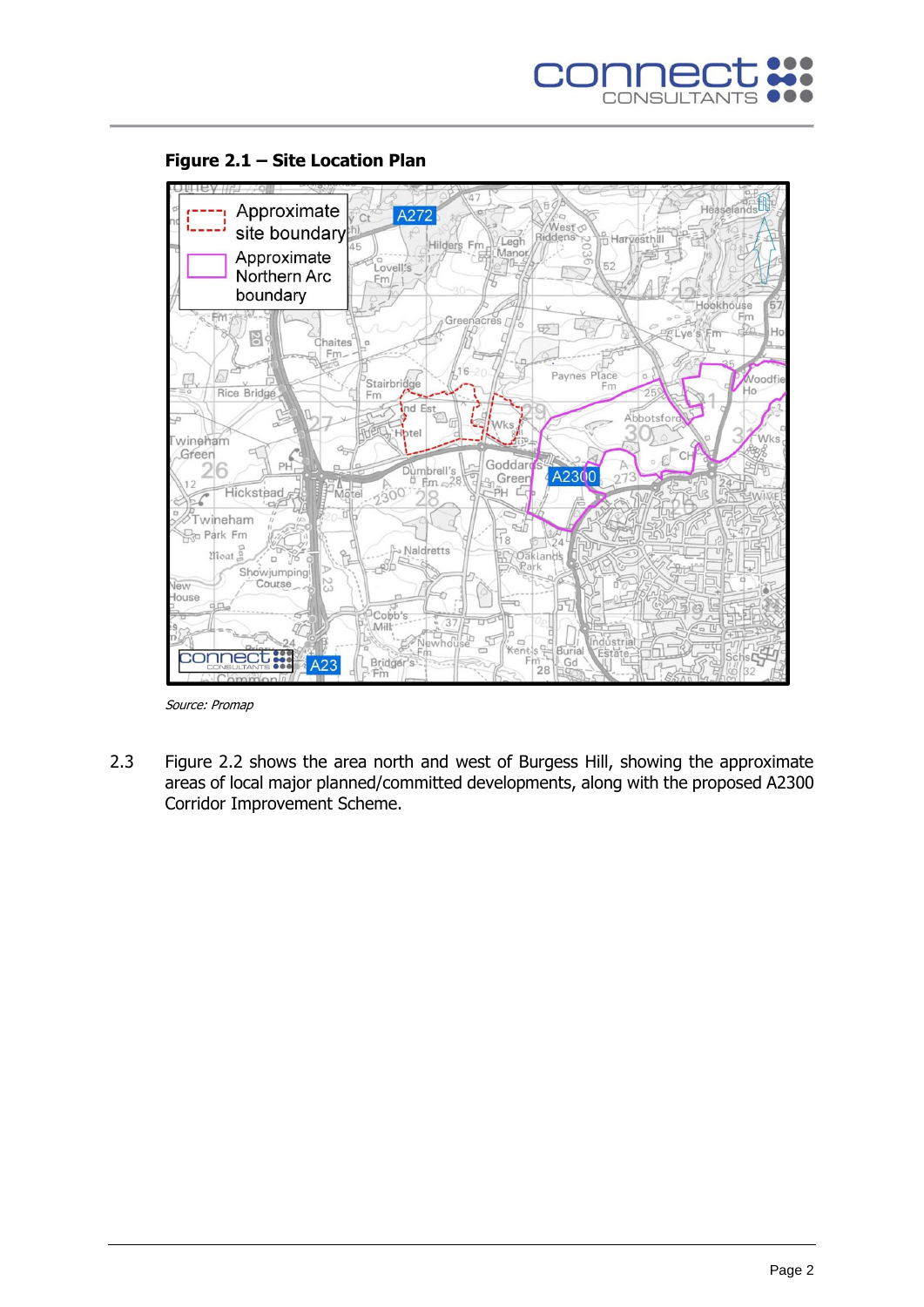



**Figure 2.2 – Proposal Site Context**

Source: Google

### **3.0 Mid Sussex Transport Study**

- 3.1 To support the Site Allocations DPD, Mid Sussex District Council commissioned SYSTRA to run a strategic highway model to inform and update the Mid Sussex Transport Study (MSTS). This identifies the impact of proposed site allocations on the strategic and local transport networks, as well as analysis on the proposed environmental and road safety impact, in compliance with National Planning Policy Guidance on transport evidence bases for plan-making.
- 3.2 The purpose of the transport study is to inform housing and employment site allocations and:
	- 1) Assess the capacity performance at local road network links/junctions for proposed Site Allocations DPD development scenarios;
	- 2) Inform the consideration of the sustainable transport options and assumptions to be incorporated into the Site Allocations DPD evidence base; and the Mid Sussex Infrastructure Delivery Plan;
	- 3) Address the requirements of West Sussex County Council (WSCC) and Highways England (HE), both of whom aim for a sustainable approach to transport with the common objective of managing travel demand to minimise congestion, delays and adverse environmental / safety impact;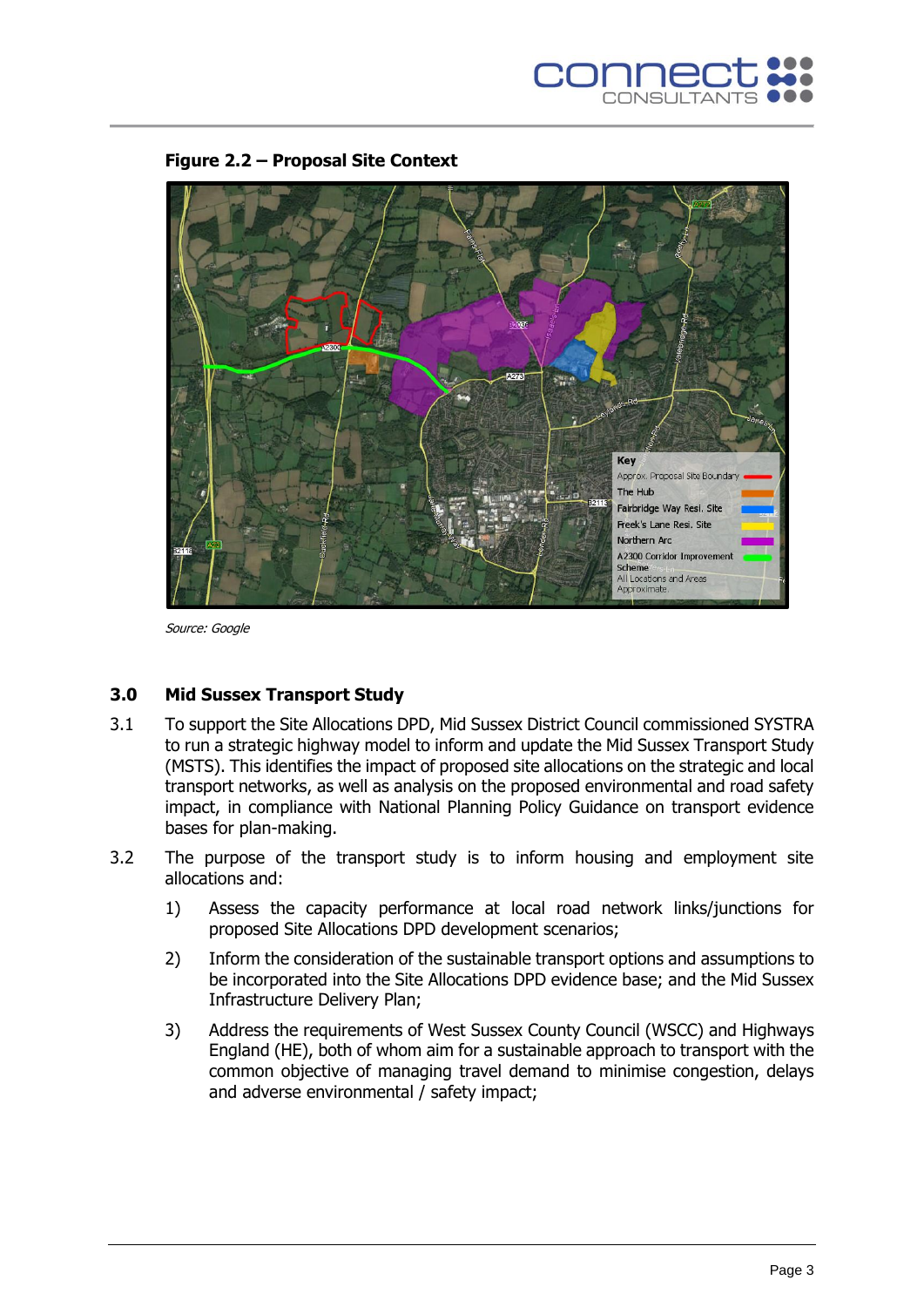

- 4) Be in general conformity with current Government planning practice guidance on transport evidence bases in plan making and in line with current best practice; and
- 5) Identify forecast changes in traffic flow on roads entering the Ashdown Forest, as a result of proposed housing and commercial development in Mid Sussex and provide results in a format that can be readily interpreted and used for the air quality (i.e. eutrophication by nitrogen deposition) and ecological interpretation work.
- 3.3 A total of eight future development scenarios were tested against a 2031 Reference Case Scenario including up-to-date highway infrastructure and development commitments and background growth, acting as a baseline for assessing the impact of proposed site allocation development.

#### **Selection of S&TP North Site compared to South Site**

- 3.4 Scenarios 2 and 3 of the MSTS were used for the comparative assessment of the northern and southern sites for the S&TP allocation, whereby the Project Newton site to the north of the A2300 is included in Scenario 2, and the site to the south of the A2300 is included in Scenario 3.
- 3.5 The MSTS focussed on Scenario 2c, which includes the upgrading of the A2300/Cuckfield Road roundabout to a 'hamburger' roundabout, which is one of the three proposed vehicular access options suggested in pre-application discussions between the Project Newton team and WSCC.
- 3.6 Scenario 2c and Scenario 3 are identical in terms of assumed future development and infrastructure, save for the location and scale of the S&TP, and the associated access arrangements to each site option.
- 3.7 If it is assumed that the scale and mix of uses of the S&TP is the same for each of the two site options, it is realistic and reasonable to expect that the traffic impact across the wider District area will be broadly the same for both options. The key differences between the two site locations will likely be realised at the more local junctions, were the effect of different routeing of the development traffic is more pronounced.
- 3.8 Notwithstanding the above, the scale and mix of uses of the S&TP differs between Scenario 2c and Scenario 3, with Scenario 2c assessing a larger quantum of S&TP development on the north site and Scenario 3 assessing a smaller quantum S&TP on the south site.
- 3.9 In traffic terms, the Scenario 2c S&TP (north site) has 2,936 vehicle trips in the AM peak hour and 2,440 vehicle trips in the PM peak hour.
- 3.10 The Scenario 3 S&TP (south site) has only 1,776 vehicle trips in the AM peak hour and 1,587 vehicle trips in the PM peak hour; 1,160 fewer vehicles than Scenario 2c in the AM peak, and 853 fewer vehicles in the PM peak.
- 3.11 In other words, the south site is assessed with c.35-40% less traffic than the north site.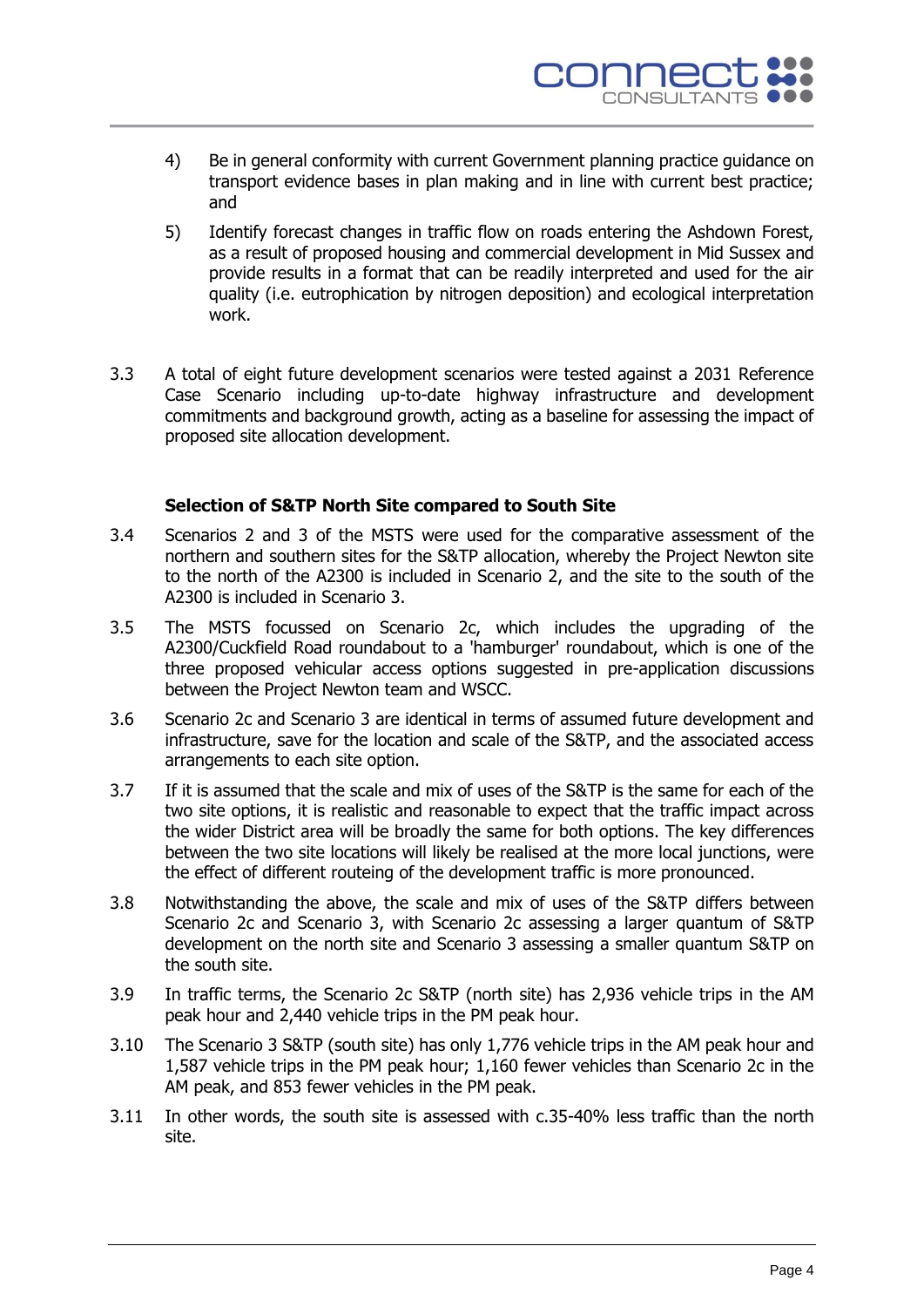

- 3.12 Despite the significant difference in scale and traffic movements associated with the two options, the MSTS Scenarios 2c and 3 show that the Project Newton (north) site (Scenario 2c) will have less traffic impact than the south site.
- 3.13 The term 'traffic impact' is measured in this instance by the number of junctions at which the modelling predicts a 'severe' or 'significant' impact.
- 3.14 A 'severe' impact is defined by SYSTRA in this context as a junction with any approach arm experiencing either of the following:
	- a junction with an increase in ratio of flow to capacity (RFC) of 10% or more to an RFC of 95% or more in any period in any Scenario; or
	- an increase in average delay of one minute or more to an average delay of two minutes or more in any period in any Scenario.
- 3.15 A 'significant' impact is defined by SYSTRA as a junction with any approach arm experiencing the following:
	- a junction with an increase in ratio of flow to capacity (RFC) of 5% or more to an RFC of 85% or more in any period in any Scenario.
- 3.16 The overarching conclusion is that while Scenario 2c results in 9 'significant' impacts compared to 7 in Scenario 3, Scenario 2c has only 11 'severe' impacts compared 12 'severe' impacts in Scenario 3. This distinction contributed to the selection of the northern site as the preferred site.
- 3.17 As the north and south site options were not assessed on a like-for-like basis, it is probable that the results of the traffic impact comparison are skewed in favour of the smaller development quantum of the south site, and it is therefore likely that a true like-for-like assessment would demonstrate that there is a greater difference between the two, in favour of the Project Newton site.
- 3.18 Connect Consultants has analysed the SYSTRA modelling reports and the associated outputs to better understand the differences in modelled junction performance between the two scenarios with the different S&TP locations.
- 3.19 The results of our analysis are summarised in a table in Appendix A, which sets out a list of the modelled junctions at which there are 'significant' and 'severe' impacts in either Scenario 2c (assessing the S&TP north site) or Scenario 3 (assessing the S&TP south site).
- 3.20 As would be expected, the impact at many junctions is the same for both scenarios, but for those junctions at which there are differences between the two scenarios, the table includes notes and observations about the detailed elements of the modelling results which lead to the reported differences.
- 3.21 There are five junctions at which the northern site is shown to have a greater impact than the southern site, of which three are 'significant' and two are 'severe'.
- 3.22 The details of the modelling results at those specific junctions reveal that Scenario 2c is reported as being in a worse-performing category than Scenario 3 due to only very minor differences in the modelling output.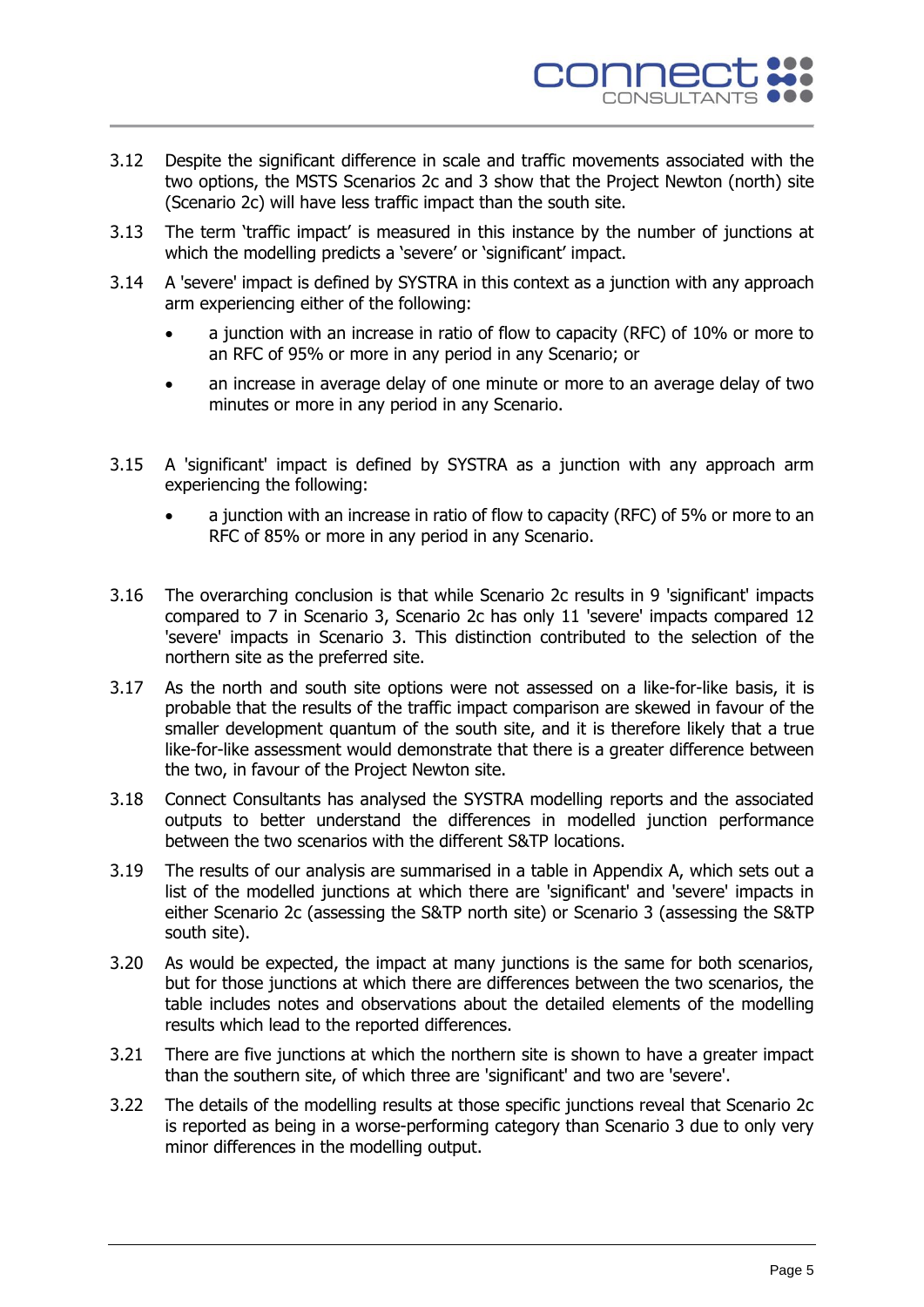

- 3.23 For example, at the B2028/B2037 Copthorne junction, Scenario 2c has just a 1% higher RFC on one approach than Scenario 3, which pushes Scenario 2c over the threshold from 'OK' to 'significant', despite there being no associated increase in queues or delay.
- 3.24 In another example, at the A23/A281 eastbound on-slip junction, Scenario 2c has delay that is 45 seconds longer than Scenario 3, which pushes Scenario 2c from 'significant' to 'severe', but the equivalent queue length is only three vehicles compared to two vehicles in Scenario 3.
- 3.25 Whilst only five very small differences in junction performance have led to Scenario 2c being allocated a 'worse' category than Scenario 3, it must be borne in mind that this is on the basis of Scenario 2c assessing a significantly greater amount of development traffic.
- 3.26 In other words, even though Scenario 2c has significantly more development traffic than Scenario 3, its modelled traffic performance is not commensurately more severe than that of Scenario 3.
- 3.27 The Project Newton team has commissioned SYSTRA to undertake an additional round of strategic traffic modelling to include a more realistic like-for-like assessment, in which the two potential locations of the S&TP are compared using the same scale and mix of uses in both locations; the only difference being the sites' access arrangements and the associated difference in traffic distribution.
- 3.28 It is likely that the additional modelling will show a greater difference in traffic impact in favour of the Project Newton site.
- 3.29 The additional modelling will also provide the predicted S&TP traffic flows and distribution, based on the most up-to-date MSTS development assumptions.
- 3.30 A subsequent TN will be prepared and submitted once the additional modelling has been completed. The TN will set out the results of the like-for-like traffic impact comparison, and will also include a junction capacity assessment of the proposed Project Newton access junction.

#### **Assessment of the Refined Scenarios Incorporating the Project Newton Site.**

- 3.31 The MSTS Scenarios 7 and 8 represent the assessment of the refined, most up-to-date scenarios which have informed the Draft Site Allocations DPD. Both of these scenarios include the Project Newton site to the north of the A2300 as the preferred S&TP allocation.
- 3.32 Both Scenarios 7 and 8 include the same assumptions about the S&TP in terms of the location, scale, mix of uses, and number of traffic movements; the differences between the two scenarios are associated with potential residential development sites within the District.
- 3.33 Scenarios 7 and 8 are assessed initially without any traffic mitigation beyond the planned and committed improvements included in the Reference Case; an additional 'with mitigation' assessment has been undertaken of each of Scenarios 7 and 8, which tests the ability of various mitigation measures to remove 'severe' impacts at junctions.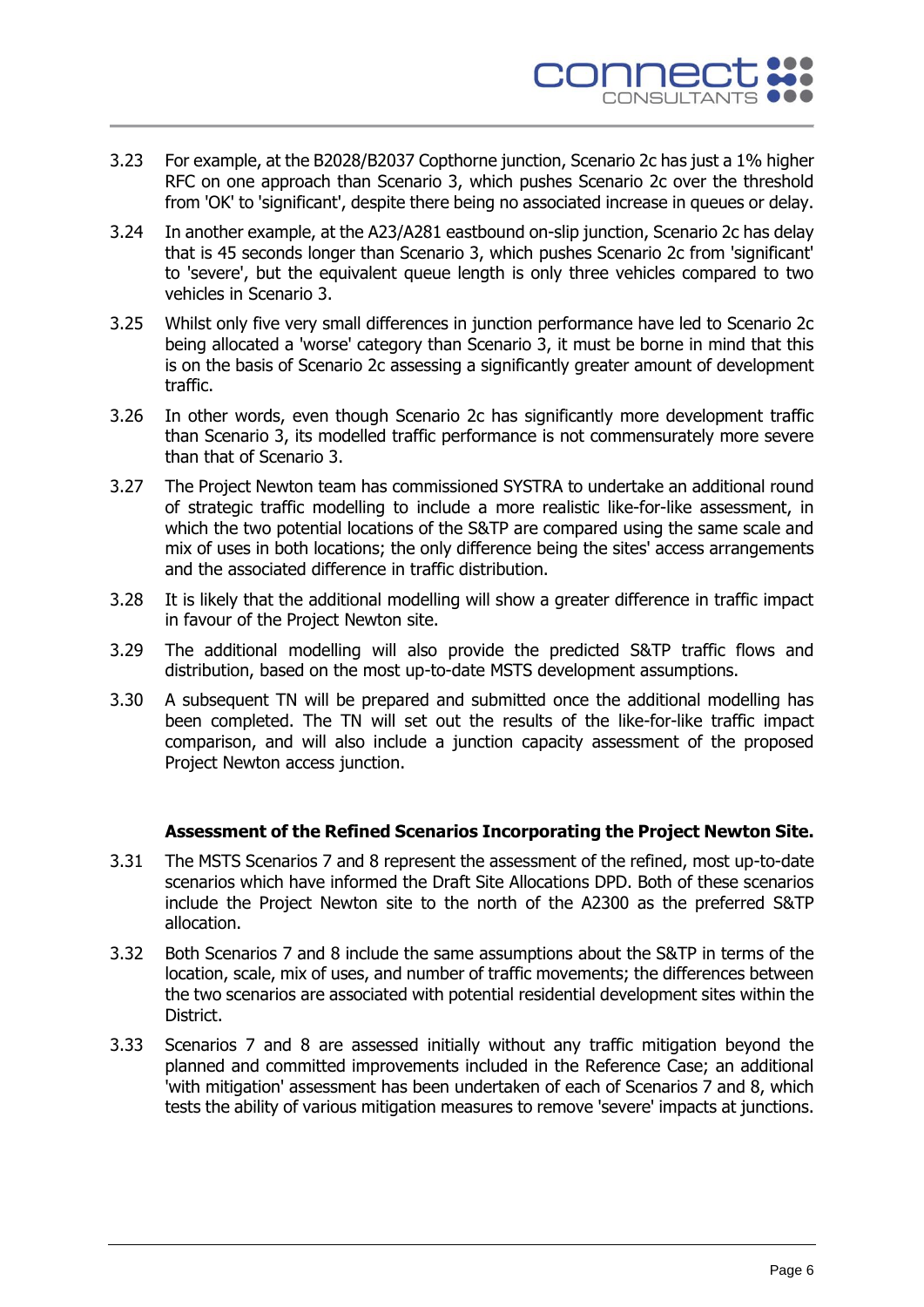#### Without Mitigation

- 3.34 The SYSTRA modelling report "Transport Impact of Scenarios 7 and 8" notes that both scenarios generate significant additional traffic, notably on the A2300 and surrounding roads, and the A23/A2300 junction.
- 3.35 This is attributed by SYSTRA to the traffic associated with the S&TP, and the recommendation is made by SYSTRA that mitigation measures should focus on the impact at the A23 / A2300 junction.
- 3.36 Scenarios 7 and 8 are noted to have similar levels of impact on the section of the A23 between M23 junction 9 and the A23 / A273 junction at Pyecombe.
- 3.37 The traffic impact on the A23 is noted as being tidal, with the southbound carriageway being impacted in the AM and the northbound carriageway in the PM. Again, this is attributed by SYSTRA to being largely due to traffic commuting to/from the S&TP.
- 3.38 A total of eight junctions are predicted to have 'severe' impacts in both Scenarios 7 and 8:
	- A272 / B2036, Ansty
	- A23 / A2300 Southbound On-Slip, Burgess Hill
	- A23 / A2300 Eastern Roundabout, Burgess Hill
	- A2300 / Northern Arc Spine Road, Burgess Hill
	- Junction Road / B2113, Burgess Hill
	- A273 / B2116 (Stonepound), Hassocks
	- A23 / A281 Eastbound On-Slip, Pyecombe
	- Valebridge Road / Junction Road / Leylands Road, Burgess Hill

#### With Mitigation

- 3.39 The SYSTRA report focusses initially on sustainable measures as the most effective form of mitigating highway impacts. These sustainable measures and their effect are reflected in the modelling in terms of percentage reductions of the traffic associated with specific development sites.
- 3.40 The proposed sustainable mitigation for the S&TP is assumed to reduce car trips to/from the site by 3%, via three measures identified in the SYSTRA modelling report as:
	- Improved PT interchange Burgess Hill
	- Bus Shelters within development with RTI (Real Time Information)
	- Bus Services to Burgess Hill and station
- 3.41 Physical highway mitigation measures are subsequently proposed and assessed in the modelling to directly address the 'severe' impacts which are not resolved by the sustainable mitigation measures.
- 3.42 The physical highway mitigation measures closest to and most relevant to the S&TP site are proposed as: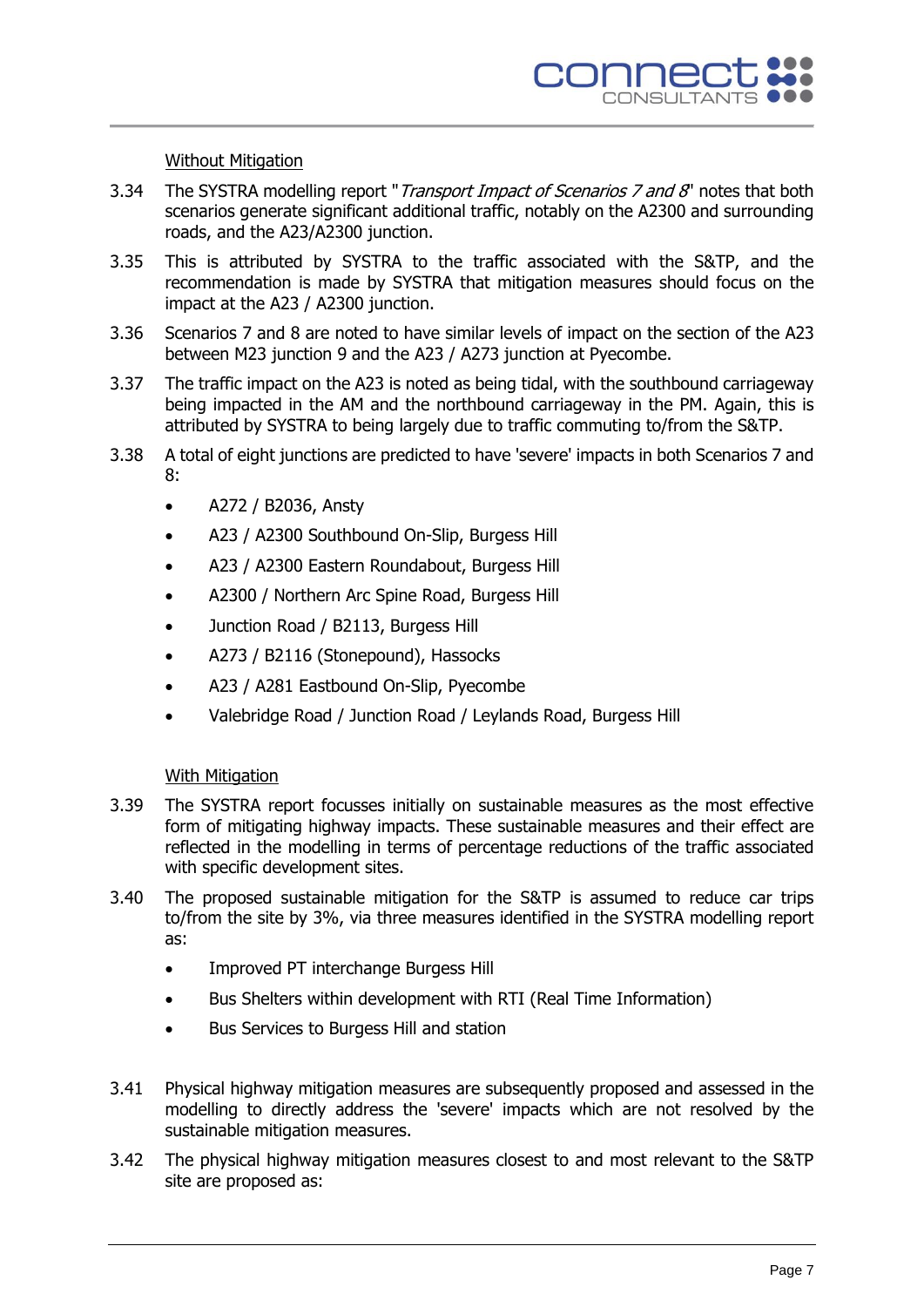

- A23 / A2300 southbound on-slip: Improvements to slip road and merge, but SYSTRA note that this is not included in the modelling "*due to limited options*".
- A23 / A2300 eastern roundabout: Free flow for A23 southbound off-slip to A2300 and partial signalisation.
- A2300 / Cuckfield Road: 'Hamburger' roundabout as per the preferred option for the S&TP access junction, however, this is included in the 'without mitigation' scenario.
- 3.43 The results of the 'with mitigation' assessment show that the number of 'severe' impacts is reduced from eight to just two junctions:
	- A272 / B2036, Ansty
	- A23 / A2300 southbound on-slip, Burgess Hill
- 3.44 It is noted in the SYSTRA commentary that the A23 / A2300 southbound on-slip merge was not addressed by physical highway mitigation due to limited options without major works on the A23, rather, the mitigation focussed on releasing a bottleneck at the A23 / A2300 junction eastern roundabout. The releasing of the bottleneck is noted to contribute to the 'severe' impact at the southbound on-slip merge, which is predicted predominantly in the PM peak hour.
- 3.45 Of the predicted 650 vehicles using the southbound on-slip in the PM peak hour, 175 are from the S&TP.
- 3.46 SYSTRA notes that a 10% reduction in the predicted future traffic (i.e. 65 fewer) on the southbound on-slip could remove the 'severe' impact.

#### **4.0 Commentary in Support of the Project Newton S&TP**

- 4.1 The SYSTRA modelling of Scenarios 7 and 8 assumes that the three sustainable mitigation measures, as proposed in the modelling, will reduce S&TP traffic by 3%.
- 4.2 As set out in the Project Newton Positioning Statement, which accompanies the Project Newton Representation, the Project Newton Sustainable Access Strategy is far broader and more comprehensive than the three measures assumed in the modelling, and is likely to achieve a significantly greater mode shift towards sustainable travel than the 3% assumed in the SYSTRA modelling. It is envisaged at mode-shift of at least 10% will be realised.
- 4.3 The western parts of the adjacent Northern Arc development site are within walking distance of the Project Newton site, and the Project Newton masterplan includes numerous links and connections, which means that a significant area of residential land, as well as bus stops within the Northern Arc development, will be within walking distance.
- 4.4 There are also links to the adjoining Bolney Grange Business Park, providing additional non-car permeability with the surrounding land uses.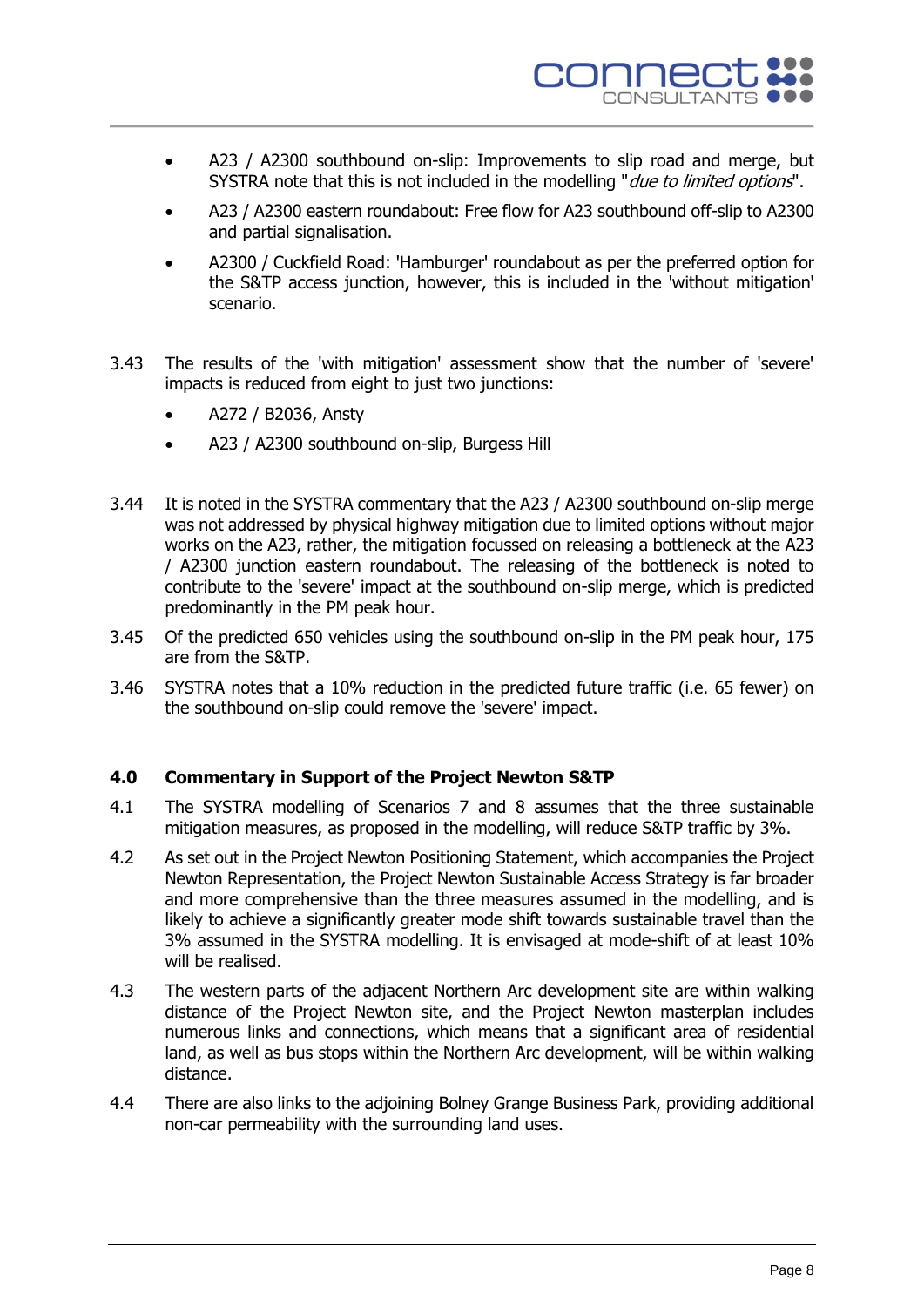

- 4.5 As part of the A2300 Corridor Improvement Scheme, a footway / cycleway will be provided along the route's northern side between the A2300 / A23 interchange and Burgess Hill. The route passes the Project Newton site's southern boundary, thereby providing the site with a good quality, attractive, local and longer-distance pedestrian/cycle route.
- 4.6 The Project Newton site is located within walking distance of the nearby Hub employment development and its associated sustainable transport links, including a pedestrian and cycle route to Burgess Hill via Gatehouse Lane, and the provision of a signal-controlled pedestrian and cycle crossing over Jane Murray Way in Burgess Hill, where it intersects with Gate House Lane. These links will provide a safe, low-trafficked connection between the Project Newton site and Burgess Hill.
- 4.7 There is a significant local population located within cycling distance of the site including most of Burgess Hill, Hurstpierpoint, Sayers Common, Ansty, and Goddards Green. The entire Northern Arc site is also within cycling distance.
- 4.8 Connect Consultants is engaged in ongoing discussions with Metrobus, the local bus operator, to explore opportunities to provide an exemplar 'superhub' immediately adjacent to the Project Newton site's junction with the A2300, which would include bus facilities along with flexible working space, a café/restaurant, cycle shop/repair facility, taxi pickup/drop off point etc., so that it would be a vibrant work and meeting place as well as the focus for sustainable travel to and from the site.
- 4.9 The superhub would be close enough to the Northern Arc development for there to be a synergy between the public transport strategies for the two developments.
- 4.10 Metrobus has suggested that as well as enhancing existing services near the site, it would be possible to introduce a new Fastway service to build on the success of the 10, 20 and 100 services, to provide a new service between Gatwick, Crawley, Burgess Hill and Brighton.
- 4.11 In this way, the Project Newton Sustainable Access Strategy will provide additional benefits to the wider population which would achieve a wider-reaching regional modeshift than just the S&TP users.
- 4.12 As such, it is entirely feasible that the 10% reduction of predicted future traffic using the A23 / A2300 southbound on-slip, as cited by SYSTRA, will be realised in the advent of the Project Newton S&TP.
- 4.13 In addition to the Sustainable Access Strategy, we are in dialogue with Highways England (HE) with regard to their aspirations for future large-scale improvements to the A23 / A2300 interchange. As the proposals for the Science & Technology Park progress, dialogue with HE and WSCC will continue in order to identify whether any additional improvements or mitigation will be required in this location.
- 4.14 The Project Newton site will be delivered through a phasing strategy; experience suggests that five phases comprising approximately 20,000sq.m will be delivered over a period of ten years.
- 4.15 It is acknowledged that the timing and scale of the Project Newton phases will be dependent upon the delivery of third-party infrastructure, in particular the delivery of the planned A2300 Corridor Improvement Scheme, and also the mechanisms and ability to deliver the public transport strategy.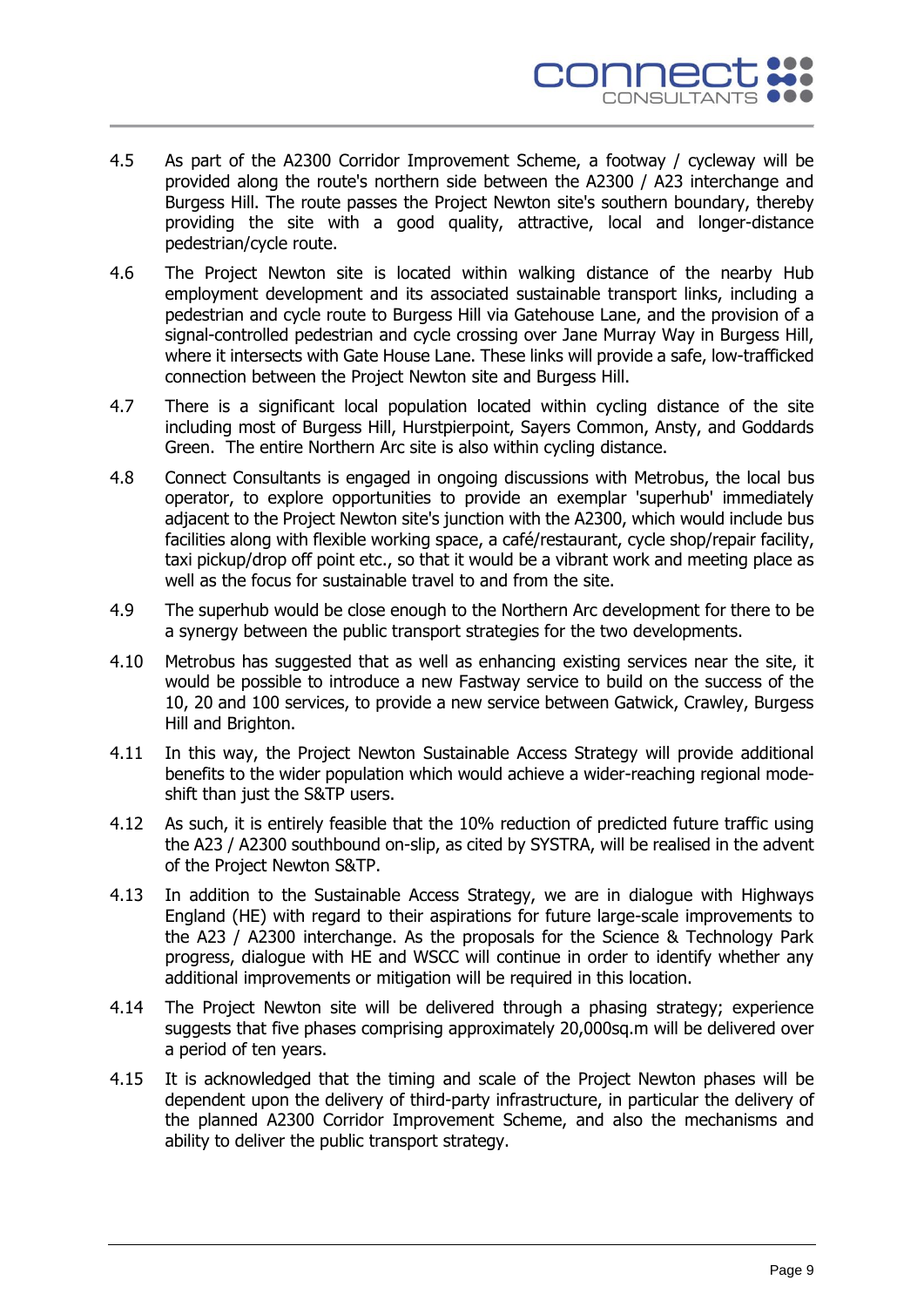

4.16 The Project Newton Phasing Strategy will incorporate flexibility in terms of scale and timing of each phase, in conjunction with traffic modelling and transport assessment, and through ongoing engagement with WSCC, Highways England, and Metrobus, to ensure that each phase can be acceptably accommodated and is appropriately mitigated.

#### **5.0 Conclusions**

- 5.1 Mid Sussex District Council commissioned SYSTRA to run a strategic highway model to inform and update the Mid Sussex Transport Study (MSTS) to support the Site Allocations DPD.
- 5.2 MSTS Scenarios 2c and 3 were used for the comparative assessment of the northern and southern sites for the S&TP allocation, whereby the Project Newton site to the north of the A2300 is included in Scenario 2c, and the site to the south of the A2300 is included in Scenario 3.
- 5.3 The south site is assessed with c.35-40% less traffic than the north site.
- 5.4 Despite the larger quantum of S&TP development assessed in Scenario 2c, the modelling predicts that the Project Newton site will have fewer severe impacts than the southern site, and at some of the junctions were Scenario 2c is shown to be worse than Scenario 3, the categorisation is based on negligible differences in performance.
- 5.5 Project Newton has commissioned SYSTRA to undertake an additional round of strategic traffic modelling to include a more realistic like-for-like assessment, which will likely show a greater difference in traffic impact in favour of the Project Newton site.
- 5.6 A subsequent TN will be prepared and submitted once the additional modelling has been completed.
- 5.7 MSTS Scenarios 7 and 8 represent the assessment of the refined, most up-to-date scenarios which have informed the Draft Site Allocations DPD. Both of these scenarios include the Project Newton site to the north of the A2300 as the preferred S&TP allocation.
- 5.8 The SYSTRA modelling assumes that the three sustainable mitigation measures, as proposed in the modelling, will reduce S&TP traffic by 3%.
- 5.9 The results of the 'with mitigation' assessment show that the number of 'severe' impacts is reduced from eight to just two junctions:
	- A272 / B2036, Ansty
	- A23 / A2300 southbound on-slip, Burgess Hill
- 5.10 SYSTRA notes that a 10% reduction in the predicted future traffic (i.e. 65 fewer vehicles) on the A23/A2300 southbound on-slip could remove the 'severe' impact.
- 5.11 The proposed Project Newton Sustainable Access Strategy is far broader than the three measures assumed in the modelling, and will provide additional benefits to the wider population which would achieve a wider-reaching regional mode-shift than just the S&TP users.
- 5.12 By virtue of the site's proximity to the Northern Arc development, there will be a synergy between the public transport strategies for the two developments.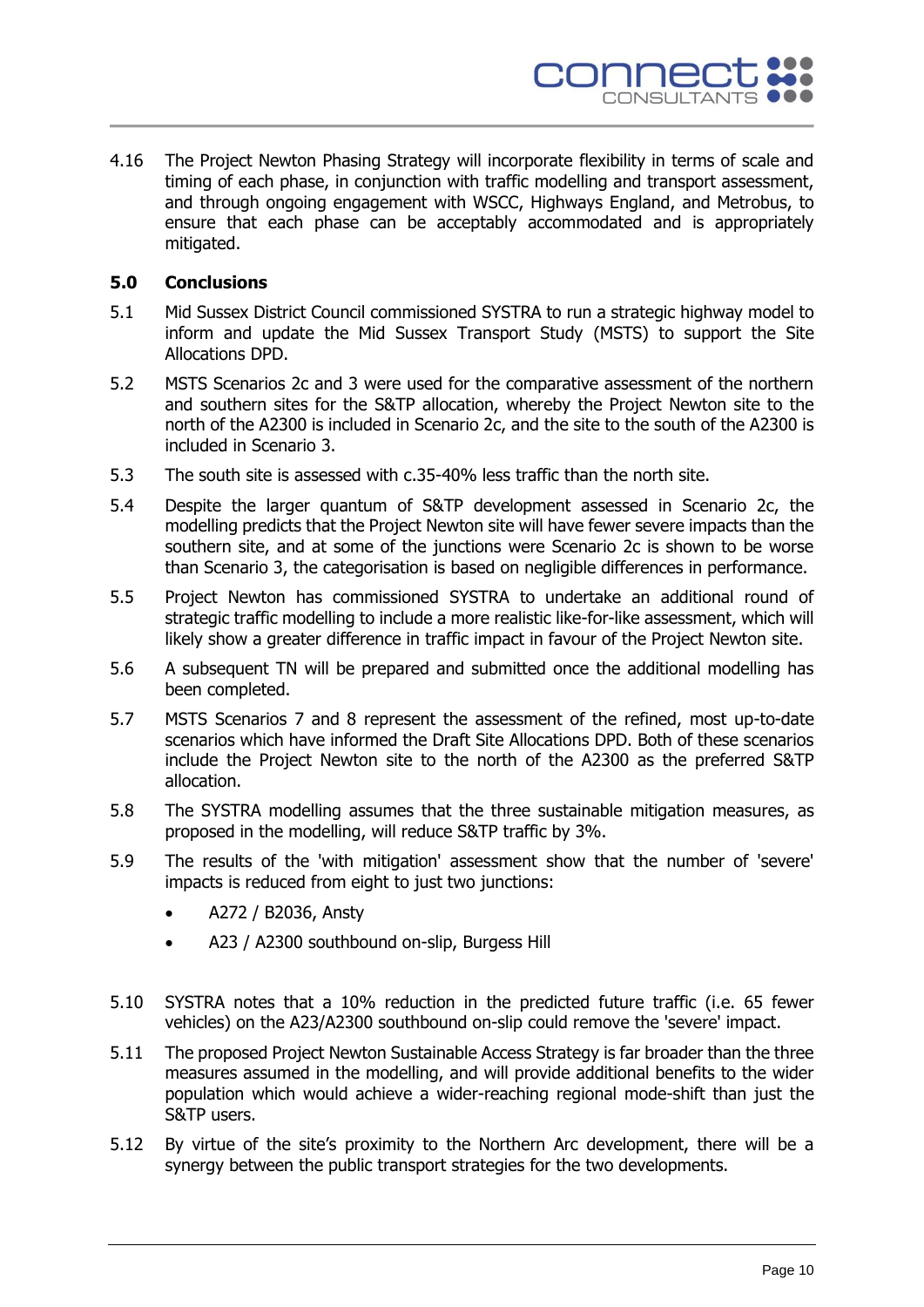

- 5.13 As such, it is entirely feasible that the 10% reduction of predicted future traffic using the A23 / A2300 southbound on-slip, as cited by SYSTRA, will be realised in the advent of the Project Newton S&TP.
- 5.14 The Project Newton Phasing Strategy will incorporate flexibility in terms of scale and timing of each phase, in conjunction with traffic modelling and transport assessment, and through ongoing engagement with WSCC, Highways England, and Metrobus, to ensure that each phase can be acceptably accommodated and is appropriately mitigated.
- 5.15 In light of all of the above, there is no doubt that the Project Newton site should be allocated as the preferred S&TP site.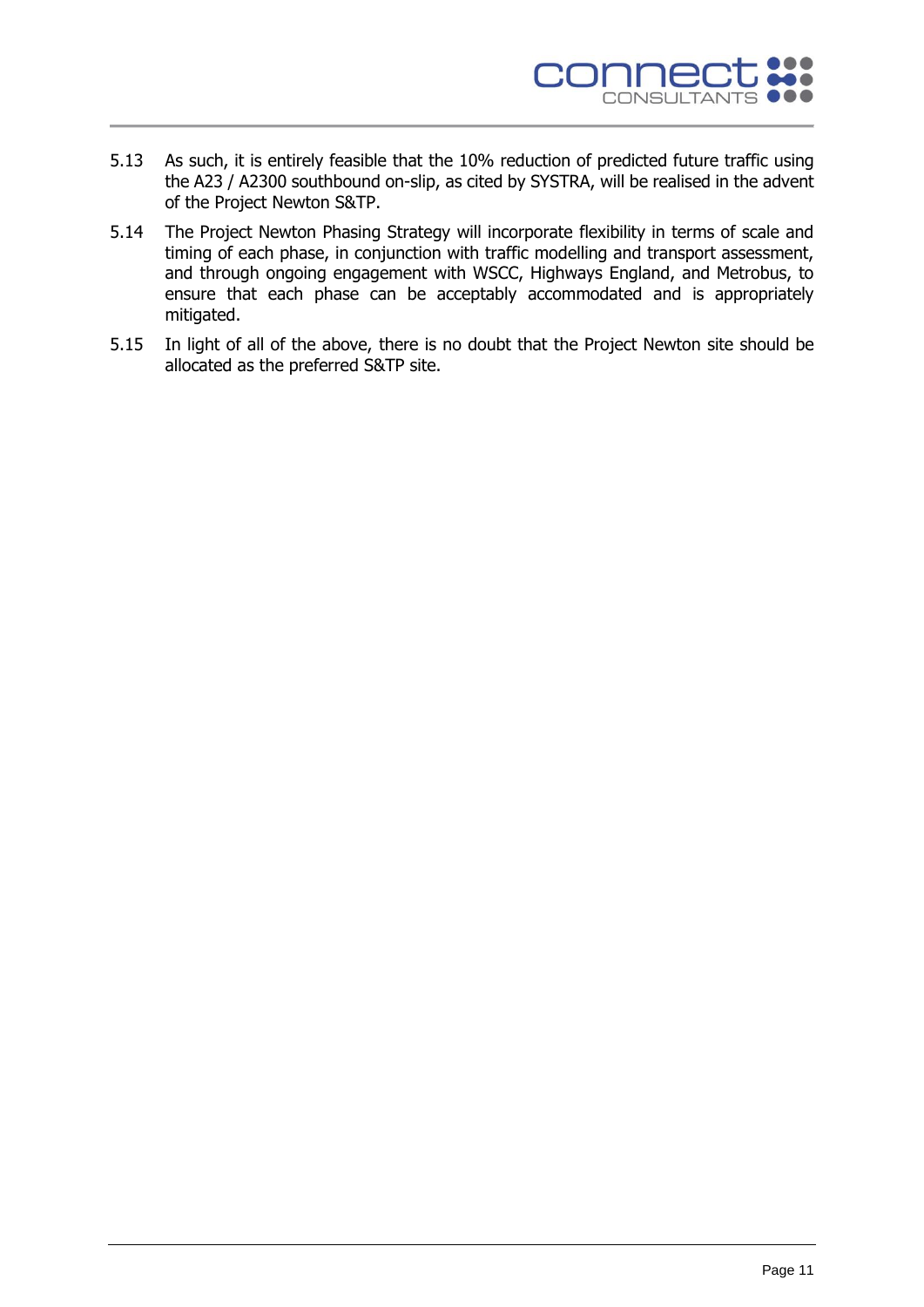

# **APPENDIX A – ANALYSIS OF MSTS JUNCTION IMPACT RESULTS**